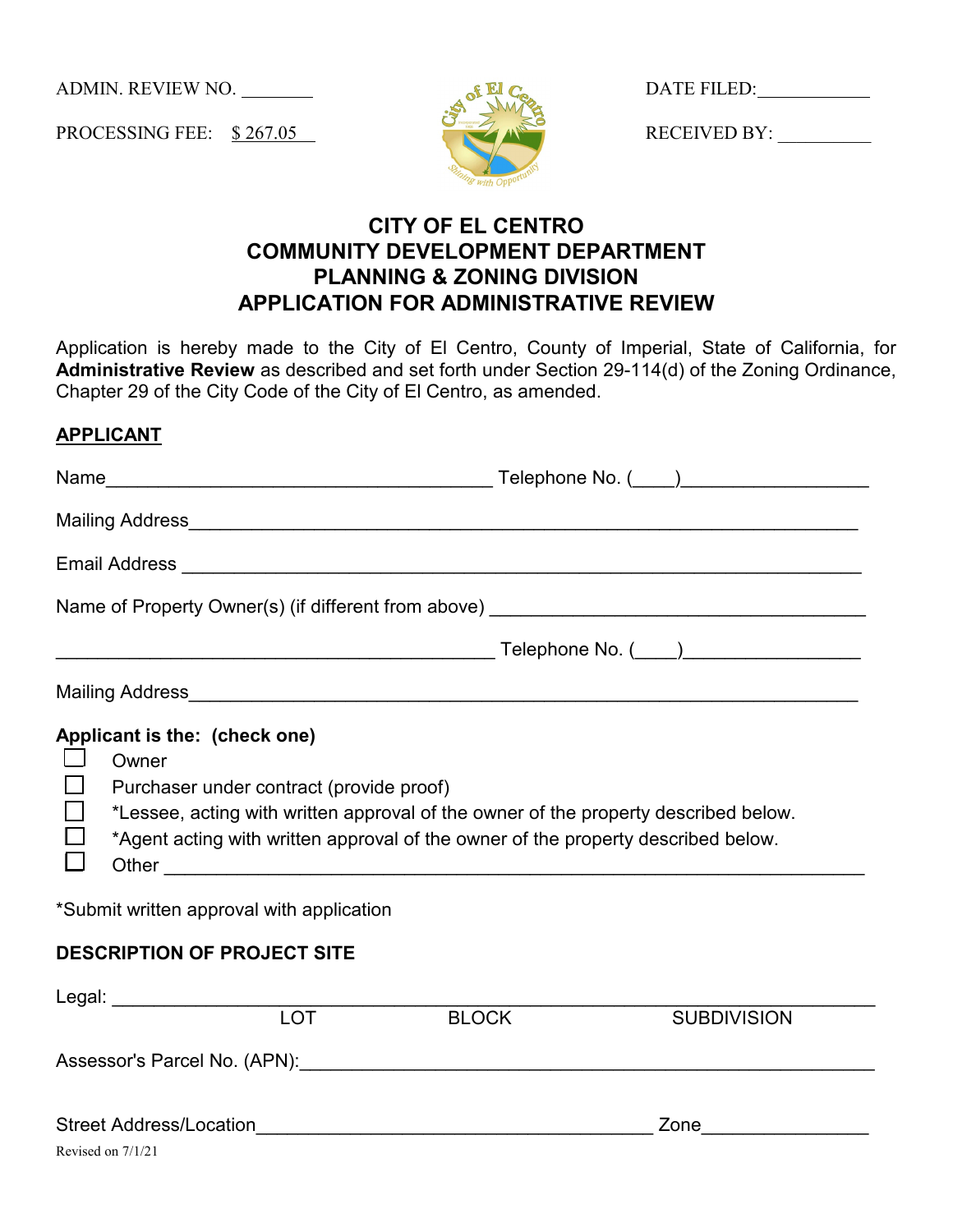#### **LIMITS OF REQUEST**

### **CARPORT**

In view of climatic conditions, the Planning Director may grant a site plan to allow a covered parking space (carport) within a required front or side yard. The Planning Director shall review the site plan for compliance with the following requirements:

- (1) The provision shall apply only to single-family or two-family dwellings that:
	- a. Never included garages or carports;
	- b. Were originally constructed with single-car garages or carports that remain available for use;
	- c. Include garages or carports that were legally converted; or
	- d. Provide required parking in full compliance with the provisions of Division 5 of Article III.
- (2) A minimum front yard of ten (10) feet and a minimum side yard of three (3) feet shall be maintained.
- (3) The site plan approval shall be subject to compliance with architectural design or other standards of conditions required by the Planning Director.

#### **GARAGE ENCLOSURE**

## **ACCESSORY DWELLING UNIT**

Describe specific request:

### **REQUIRED ATTACHMENTS**

1. Two (2) copies of the site plan and elevation plan (minimum size 11" x 17"- Must be legible).

## **SIGNATURE**

I certify that I am the signer of the within application and have read the foregoing and certify that the contents herein are true and correct to the best of my knowledge and belief.

 $\overline{\phantom{a}}$  , and the contract of the contract of the contract of the contract of the contract of the contract of the contract of the contract of the contract of the contract of the contract of the contract of the contrac DATE **APPLICANT SIGNATURE** 

\_\_\_\_\_\_\_\_\_\_\_\_\_\_\_\_\_\_\_\_\_\_\_\_\_\_\_\_\_\_\_\_\_\_\_\_\_\_

PRINT NAME